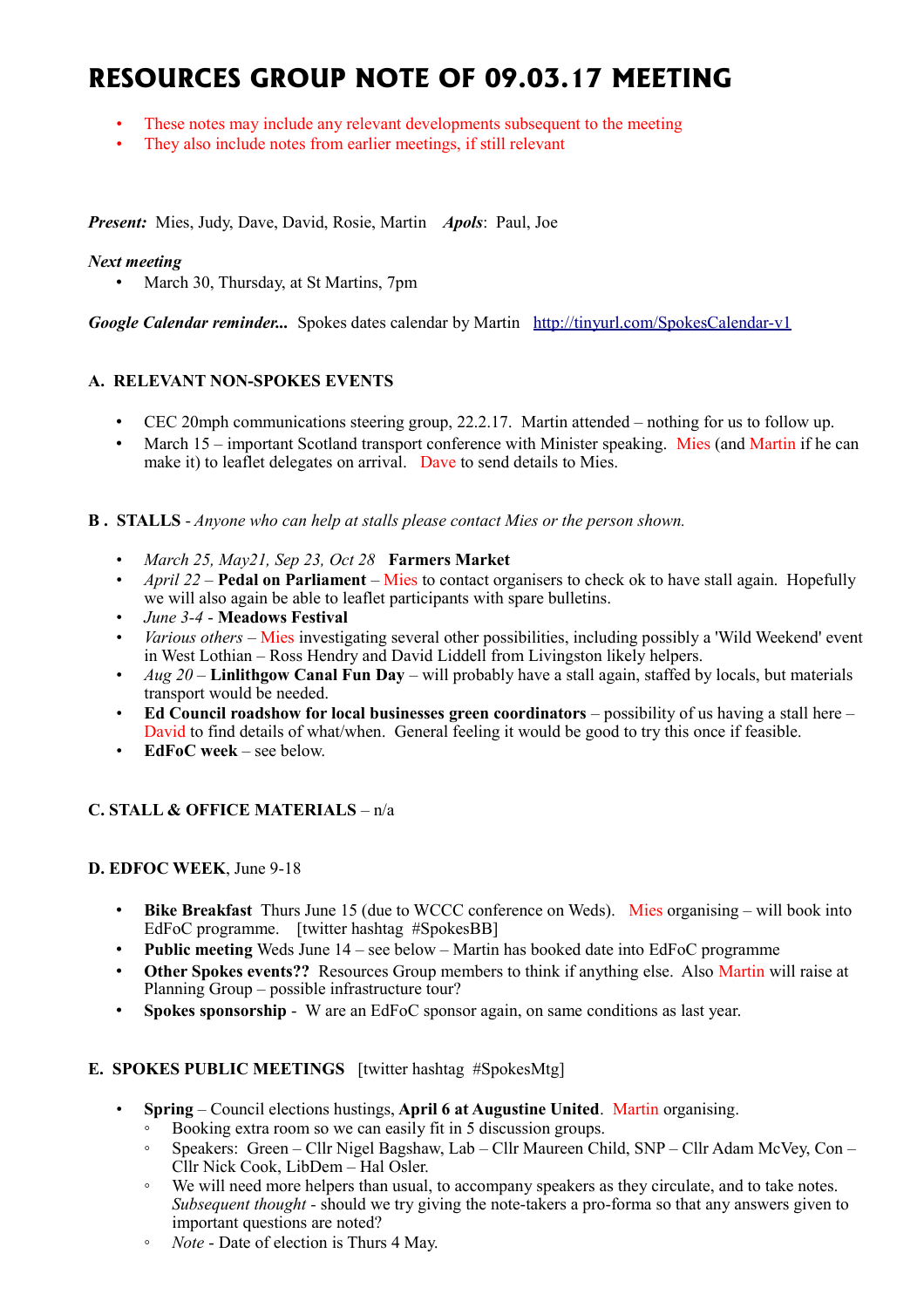- **June EdFoC week public meeting** Martin organising. Weds 14 evening (day before bike breakfast). (Augustine unavailable on  $15<sup>th</sup>$ , but  $14<sup>th</sup>$  evening won't clash with Glasgow WCCC day conference).
	- Theme: reducing road danger, with **speaker from police** re. introducing the West Midlands 'closepass' initiative in Scotland. Other speakers to be invited...
	- **Mark Ruskell MSP**, who is to introduce a Bill for default 20mph in all Scottish urban areas
	- **Dr Caroline Brown**, on her research into heavy lorries & VRUs (vulnerable road users)
	- **Napier University researcher into VRUs** Dave to find out more before definite invite. *If any of the above fail, could consider...*
	- presumed liability? Brenda Mitchell? But had a speaker from Cyclelaw at our health meeting
	- a councillor on the council Police Board? [e.g. car parking in cycle lanes?]
	- 20mph another MSP? speaker from council? Living Streets? Chris Oliver's 20mph PhD researcher?
- **Possible future topics -**
	- *Autumn meeting* probably policies of the new council new Council Transport Convener
	- *Cycling for all ages & abilities.* e.g. speakers from a school, from Ageing Well, from ABC (allabilities) and a relevant senior councillor
	- *Tram* a. Chris Oliver study of 300 tramline injury cases later this year b. Tramline extension issues.

# **F. SPOKES MAPS**

- **Maps group meeting held.** Decisions on future editions
	- **Polyart** all new editions will be on polyart (and hence price rise by  $£1)$ )
	- **Edinburgh** (2016) map selling well. New edition probably needed in 18 months or so. Big problems about what base map to use. Joe says Ed Uni social history map (MESH) may be an option – Joe now in contact with David Langworth of maps group, who is our Ed map cartographer.
	- **East Lothian** (2014) New edition hopefully late Spring, Tim doing cartography
	- **West Lothian** (2012) Still have big stock (print run was too high). Need to try and sell more, then possibly new edition next year. Unclear who will do it – Tim not interested; David Gardiner possible.
	- **Midlothian** (2015) Stock and age both ok.
	- **Glasgow 3rd edition** now out, developed by Spokes & Go-Bike, 12500 copies paid for by council, and is available free (on ordinary paper). Glasgow Council will post out copies free on request, so this is now on our website maps page, and Council is to send us a small supply (Dave to remind them). Development of a paid-for printed polyart version is possible (and electronic) but we would need find an organiser/producer/promotion person (no cartography skills needed), some payment possible.
- **Employer initiative** David emailed Chamber of Commerce, Essential Ed, FSB no more we can do.
- **Shops sales initiative** Paul had suggested we write to all bike shops with free sample map and order form. Maps group agreed. Dave to liaise with Peter (after mailout) to arrange letter and which shops.
- **Surplus existing Ed maps** Mies has organised distribution to schools etc. Now only 100 or so left? Mies to keep a note of what recipients say they will be used for.
- **Maps archive.** Dave has included request for missing maps in 8.3.17 Spokesworker, emailed to all members. Ideally we'd like to have 2 of each, with one always kept in the office.

# **G. SUMMER COMPETITION 2017**

- *Simple cycling improvements* by Council, employers or others, at low cost, to improve existing everyday journeys and/or encourage more people to cycle. Entries must be for a specific location (in Ed or Lothians), not general ideas.
- As always, photos will be welcome; and we say that in judging we take into account not just the idea but also how well its benefits are described.
- Dave to do a draft entry form [final not needed till comp launched in June Bulletin].
- Prizes to be obtained (to be allocated in September, valid until at least end of 2017)
	- Dave ScotRail, EdFoC (urban arrow), Laidback
	- Judy Sustrans (choice of, maybe, 3 maps), Craigie (suggest 2 vouchers, not hamper)
	- Mies Ed Bicycle, Camera Obscura, Kalpna
	- Rosie Bike Trax, Filmhouse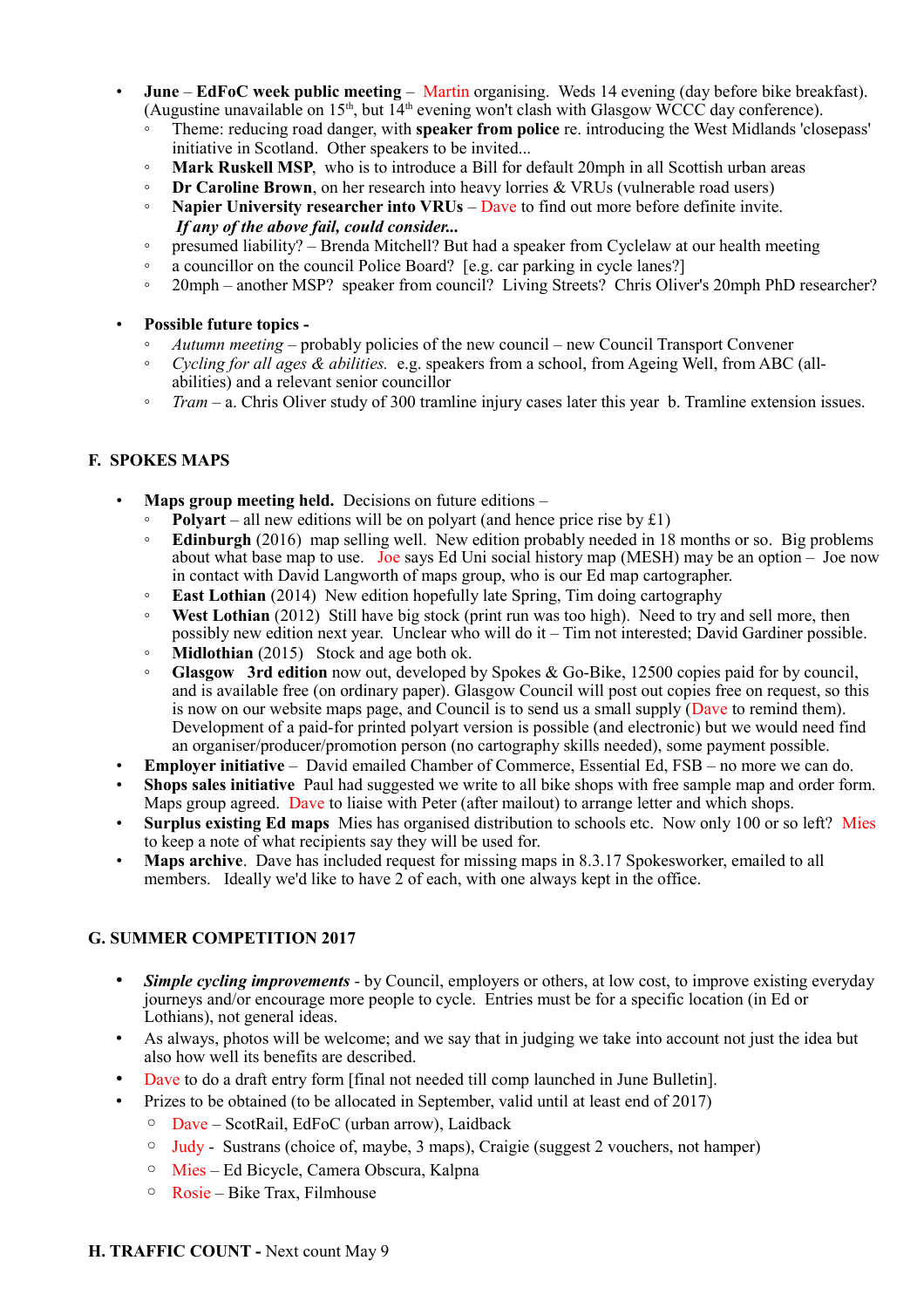### **J. 40TH ANNIVERSARY - 2017**

- Mies, Martin, Rosie, Martyn subgroup discussed ideas after 7 Feb stalls meeting. Probable actions...
	- **Exhibition** updated from our 30-year exhibition. Hopefully to show in Parliament then rotate round libraries, use at events, etc. Martin to check Parliament arrangements [NB – suggest do this via Alison Johnstone's office – see next para]. Mies or Rosie to contact Transform Creative (offshoot of Transform Scotland) as possibles for the display design/production - some Spokes funding would be needed but would create a professional product. Also possibility of a grant – Transform has list??
	- **Scottish Parliament**  Dave has written to Spokes member Alison Johnstone MSP re possibilities for autumn. She will do a motion and will try for a Members' debate (but not many opportunities). Exhibitions also possible – there are 2 locations in the Parliament, with different exhibitions weekly.
	- **Before/After scenarios** could be in exhibition. NB those that go back into history especially appropriate. Possibles - Traffic counts; A90; Meadows; Maps; Bulletins/communications; council budgets; National lobbying; cycle facility development (rly paths  $\rightarrow$  onroad lanes  $\rightarrow$  segregated lanes). Example of a poor outcome, despite much effort, Canal to West End; Dave pass info to Rosie.
	- **Video documentary** of Spokes history/ achievements/ lessons Rosie has identified some possible Napier students to do this, but not as a coursework project (or two!), so no supervision conditions. NB – Hilary McDowell also suggested a v.short video of mailout, for website, for potential volunteers.
	- **Rotating silent slideshow** could be used at spokes meetings (before start of mtg), in exhibitions, etc. Ian may have slideshow from 30<sup>th</sup> anniversary; Dave also has old photos.
	- **Archive material** for exhibition &/or video. Some main points are in Bulletins of our 10 and 30 year anniversaries (B33 and  $\underline{B98}$ ) – copies given to Martin. Also in  $\underline{B100}$ . Also some materials still in office from 30<sup>th</sup> anniversary exhibition. *Later:* Dave has created history [website page f](http://www.spokes.org.uk/documents/odds-and-ends-may-be-exciting/spokes-history/)or easy access to such documents.
	- $\degree$  Dave will do draft centre page 40<sup>th</sup> anniversary supplement for Bulletin 128.
	- **Social event** celebrating the history. Could replace our autumn public meetings, or additional. Could include AGM, exhibition, presentation, videos, etc.
	- *Also to consider* **Council reception??** as for 30th anniversary. Council would probably meet refreshments costs and we could probably extend the invite to all members [possibly with a limit]. Problem with election coming, and various friendly councillors leaving, but could informally ask Maureen Child &/or Adam McVey when they are at our public mtg -they are 99% sure to be re-elected.

# **K. SUPERMARKETS PROJECT**

- *After Resources* Joe emailed to say his work at Cockburn had been very busy with the Director leaving, but he is now working on draft leaflet.
- **First stage** produce simple leaflet (A4 folded to A5 probably similar to the Bike Alert leaflet). Aimed to persuade shop managers *why* and *how* to provide good bike parking and access. Iain has made his previous materials available. Joe happy to work on layout as well as content.
- This leaflet would be funded by Spokes and sent to all members, so that those interested could use it to speak to their local shops/supermarket, as individuals on their own initiative. *Aim for May mailout if poss*.
- **Second stage**  to contact local regional managers of supermarket chains aim to find at least one to undertake an exemplary project covering all their stores. This action could potentially also tie in with locals from the above bullet point. This stage could be at a fairly basic level, or …
- Apply for funding, as an innovative project, as we did with the tenements project e.g. Sestran or Cycling Scotland or SCSP cash (via Ed Council). This could include a more detailed brochure (design & production) and possibly covering time for Joe, including making visits to store area managers, etc.
- **Report on our initial survey** is online at [spokes.org.uk](http://spokes.org.uk/) : documents : spokes projects : supermarkets or click here [www.spokes.org.uk/documents/papers-documents/supermarkets-project.](http://www.spokes.org.uk/documents/papers-documents/supermarkets-project)

# **L. MOTORIST AWARENESS CAMPAIGN – 'BIKE ALERT'**

- *Video & leaflet at [www.spokes.org.uk/videos](http://www.spokes.org.uk/videos)*. In total ~3000 leaflets used at schools events, 2000 in mailout; 5000 remaining.
- *Other uses* driving schools, car hire offices, police rehab, etc, being discussed by Martin & Mies. Mies looking out previous database of such addresses [now rather old]. Martin is taking leaflets round to a few such bodies – Hertz will offer to all rental drivers, Enterprise, Avis, Quickfit will put them on display. *Later:* a Spokes member has tweeted being impressed to see them on display in Hertz!